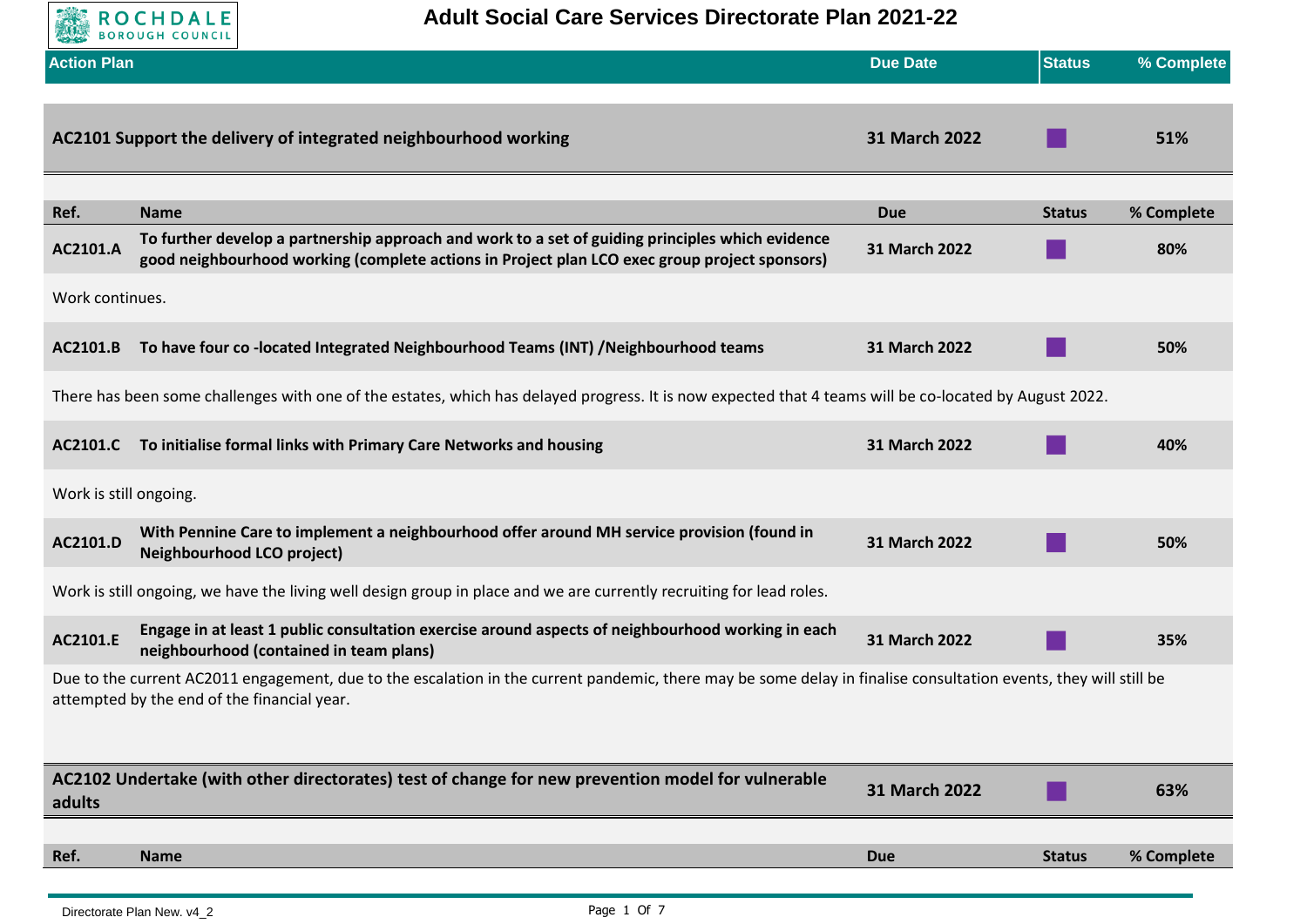

| <b>Action Plan</b>                                                                                                                                                                                         | <b>Due Date</b>   | <b>Status</b> | % Complete |  |
|------------------------------------------------------------------------------------------------------------------------------------------------------------------------------------------------------------|-------------------|---------------|------------|--|
| Start test of change - new model tested<br>AC2101.A                                                                                                                                                        | 30 June 2021      |               | 100%       |  |
| This has begun and the programme of work complete has been enacted                                                                                                                                         |                   |               |            |  |
| <b>Review test of change</b><br>AC2101.B                                                                                                                                                                   | 30 September 2021 |               | 90%        |  |
| Paper agreed at leadership, consultation documentation being drawn up for implementation.                                                                                                                  |                   |               |            |  |
| AC2101.C<br>Implement new model                                                                                                                                                                            | 31 March 2022     |               | 0%         |  |
| Implementation due 1st April 2022.                                                                                                                                                                         |                   |               |            |  |
|                                                                                                                                                                                                            |                   |               |            |  |
| AC2103 Publish and enact new Scheme of Delegation, in line with the corporate constitution, financial<br>regulations and standing orders                                                                   | 31 March 2022     |               | 90%        |  |
|                                                                                                                                                                                                            |                   |               |            |  |
| Ref.<br><b>Name</b>                                                                                                                                                                                        | <b>Due</b>        | <b>Status</b> | % Complete |  |
| Review and embed within all service protocols, guidance and procedures<br>AC2103.A                                                                                                                         | 31 March 2022     |               | 90%        |  |
| This still remains the same as Q2. A larger scale review will then commence once the constitution of the council is reviewed. This piece of work is being led by<br>Committee and Constitutional Services. |                   |               |            |  |
|                                                                                                                                                                                                            |                   |               |            |  |
| AC2104 Community Mental Health national framework to be implemented In conjunction with<br>commissioning (monitored via Mental Health partnership board and LCO mandate                                    | 31 March 2022     |               | 53%        |  |
|                                                                                                                                                                                                            |                   |               |            |  |
| Ref.<br><b>Name</b>                                                                                                                                                                                        | <b>Due</b>        | <b>Status</b> | % Complete |  |
| AC2104.A<br>Develop a plan to modernise community mental health services                                                                                                                                   | 30 April 2021     |               | 100%       |  |

Mental health mandate provides a high level plan and includes specific sections on crisis development, dementia and community mental health transformation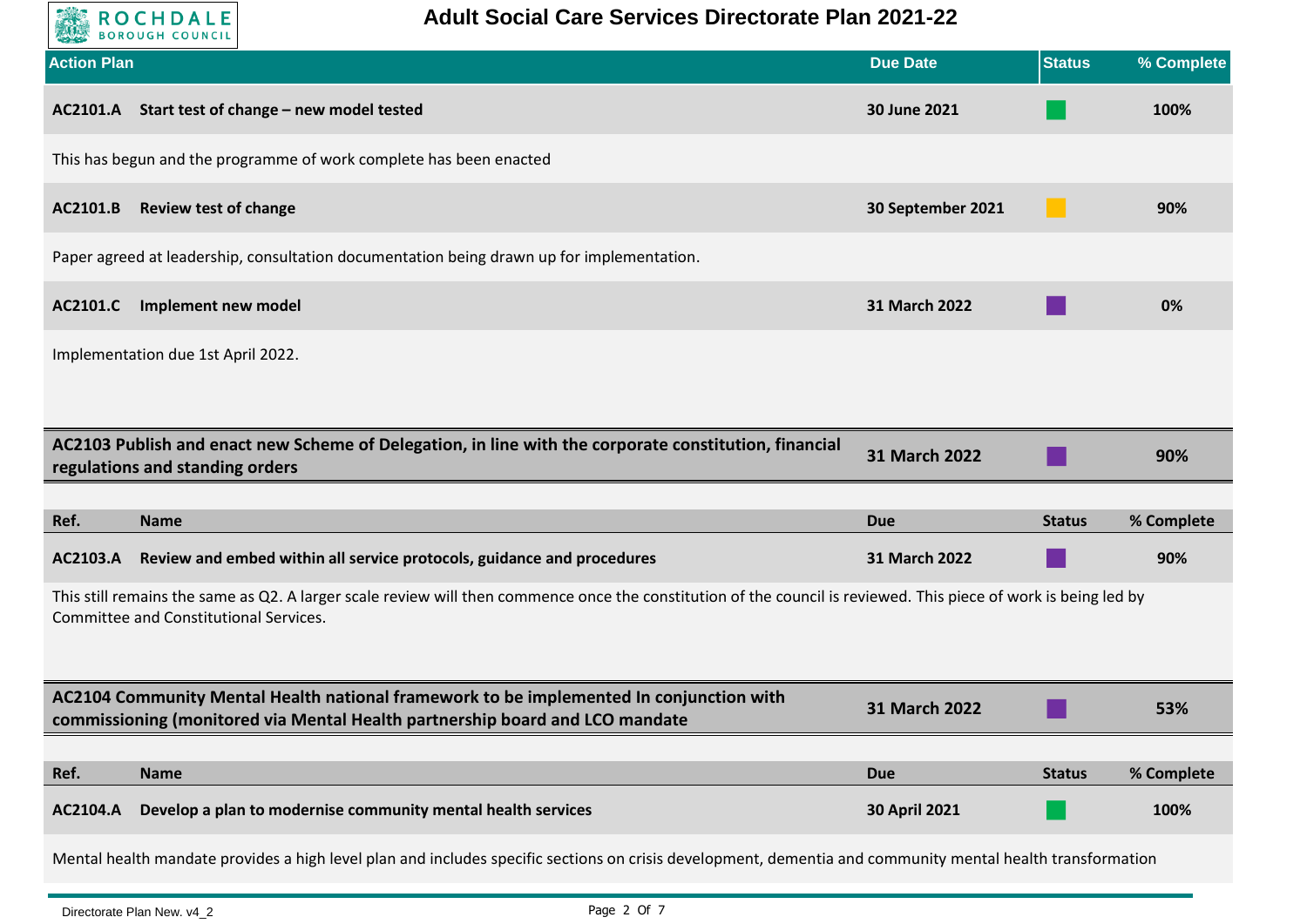

| <b>Action Plan</b>                                                                                                                                                                                                 | <b>Due Date</b>      | <b>Status</b> | % Complete |  |  |
|--------------------------------------------------------------------------------------------------------------------------------------------------------------------------------------------------------------------|----------------------|---------------|------------|--|--|
| Develop the project plan<br>AC2104.B                                                                                                                                                                               | 31 October 2021      |               | 60%        |  |  |
| This work is progressing, there has been some recruitment to structured clinical roles and PCN roles with the programme of work. This is being led by Pennine care<br>overseen by CCG mental health commissioning. |                      |               |            |  |  |
| <b>Review against framework</b><br><b>AC2104.C</b>                                                                                                                                                                 | 31 March 2022        |               | 0%         |  |  |
| Mental Health work mandate stood down whilst dealing with current wave in the pandemic.                                                                                                                            |                      |               |            |  |  |
|                                                                                                                                                                                                                    |                      |               |            |  |  |
| AC2105 Dementia action plan to comply with GM dementia standards                                                                                                                                                   | 31 Mach 2022         |               | 53%        |  |  |
|                                                                                                                                                                                                                    |                      |               |            |  |  |
| Ref.<br><b>Name</b>                                                                                                                                                                                                | <b>Due</b>           | <b>Status</b> | % Complete |  |  |
| <b>Baseline audit</b><br>AC2105.A                                                                                                                                                                                  | <b>30 April 2021</b> |               | 100%       |  |  |
| Ongoing piece of work linked to dementia united                                                                                                                                                                    |                      |               |            |  |  |
| AC2105.B<br><b>Review against standards</b>                                                                                                                                                                        | 30 September 2021    |               | 60%        |  |  |
| We are working towards a deadline for the end of March 2022 to draw up a dementia strategy for Rochdale. Where we will take into account the GM standards.                                                         |                      |               |            |  |  |
| <b>Review against framework</b><br>AC2105.C                                                                                                                                                                        | 28 February 2022     |               | 0%         |  |  |
| To be actioned in Q4                                                                                                                                                                                               |                      |               |            |  |  |
|                                                                                                                                                                                                                    |                      |               |            |  |  |
| AC2106 Prepare the locality and all partners for the implementation of Protection of Liberty<br>safeguards and review against preparedness                                                                         | 31 March 2022        |               | 20%        |  |  |
|                                                                                                                                                                                                                    |                      |               |            |  |  |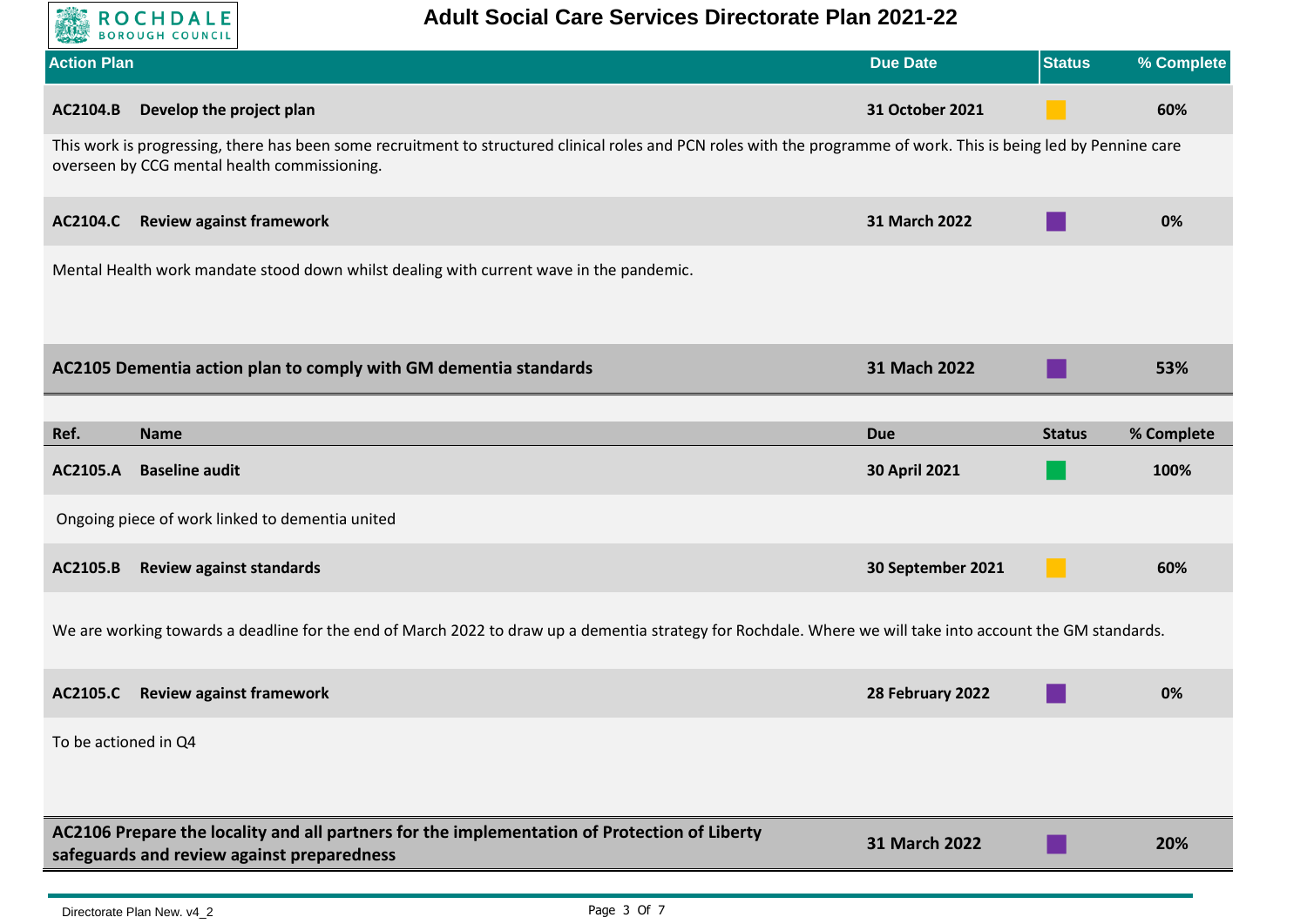

| <b>Action Plan</b><br><b>Due Date</b>                                                                                                                                                                                                                                                             | <b>Status</b> | % Complete |  |  |  |
|---------------------------------------------------------------------------------------------------------------------------------------------------------------------------------------------------------------------------------------------------------------------------------------------------|---------------|------------|--|--|--|
|                                                                                                                                                                                                                                                                                                   |               |            |  |  |  |
| Ref.<br><b>Name</b><br><b>Due</b>                                                                                                                                                                                                                                                                 | <b>Status</b> | % Complete |  |  |  |
| Audit of stakeholder preparedness<br><b>30 April 2021</b><br>AC2106.A                                                                                                                                                                                                                             |               | 20%        |  |  |  |
| Formal government announcement w/c 20.12.21 that LPS will not be implemented in Apr 22. Code of Practice due to be published in spring 22 for a 6 month<br>consultation. No date given for LPS implementation so due date no longer valid. AP has been given additional responsibilities to lead. |               |            |  |  |  |
| AC2106.B<br><b>Implementation plan</b><br>30 June 2021                                                                                                                                                                                                                                            |               | 40%        |  |  |  |
| As above, Code of practice still not published. Scoping exercise on resources needed completed-option paper going to SMT on 12.01.22                                                                                                                                                              |               |            |  |  |  |
| AC2106.C<br><b>Audit and report</b><br><b>31 January 2022</b>                                                                                                                                                                                                                                     |               | 0%         |  |  |  |
| Legislation start postponed. This action therefore delayed until Code of Practice published.                                                                                                                                                                                                      |               |            |  |  |  |
|                                                                                                                                                                                                                                                                                                   |               |            |  |  |  |
|                                                                                                                                                                                                                                                                                                   |               |            |  |  |  |
| AC2107 To work towards a new approach to the joint management (health and social care) of people<br>30 September 2021<br>with complex issues around autism and Learning difficulties                                                                                                              |               | 25%        |  |  |  |
|                                                                                                                                                                                                                                                                                                   |               |            |  |  |  |
| Ref.<br><b>Name</b><br><b>Due</b>                                                                                                                                                                                                                                                                 | <b>Status</b> | % Complete |  |  |  |
| In conjunction with commissioners and Pennine care Foundation Trust build on work in 2020 to<br>AC2107.A<br>30 September 2021<br>deliver a new assessment, treatment & intervention model for this specific group of people                                                                       |               | 25%        |  |  |  |
| Work paused due to impact of pandemic, oversight of this work will continue through CCG commissioning in partnership with adult care.                                                                                                                                                             |               |            |  |  |  |
|                                                                                                                                                                                                                                                                                                   |               |            |  |  |  |
|                                                                                                                                                                                                                                                                                                   |               |            |  |  |  |
| AC2108 Using intelligence from the market position statement, accommodation panel create and<br>31 May 2021<br>publish clear commissioning intentions for ASC accommodation requirements 2021-2024                                                                                                |               | 100%       |  |  |  |
|                                                                                                                                                                                                                                                                                                   |               |            |  |  |  |
| Ref.<br><b>Name</b><br><b>Due</b>                                                                                                                                                                                                                                                                 | <b>Status</b> | % Complete |  |  |  |
| Finalise neighbourhood data modelling for the care market to include RAG ratings linked to an<br>AC2108.A<br>30 April 2021<br>assessment of risk, based on quality; strategic importance of the setting and sufficiency needs.                                                                    |               | 100%       |  |  |  |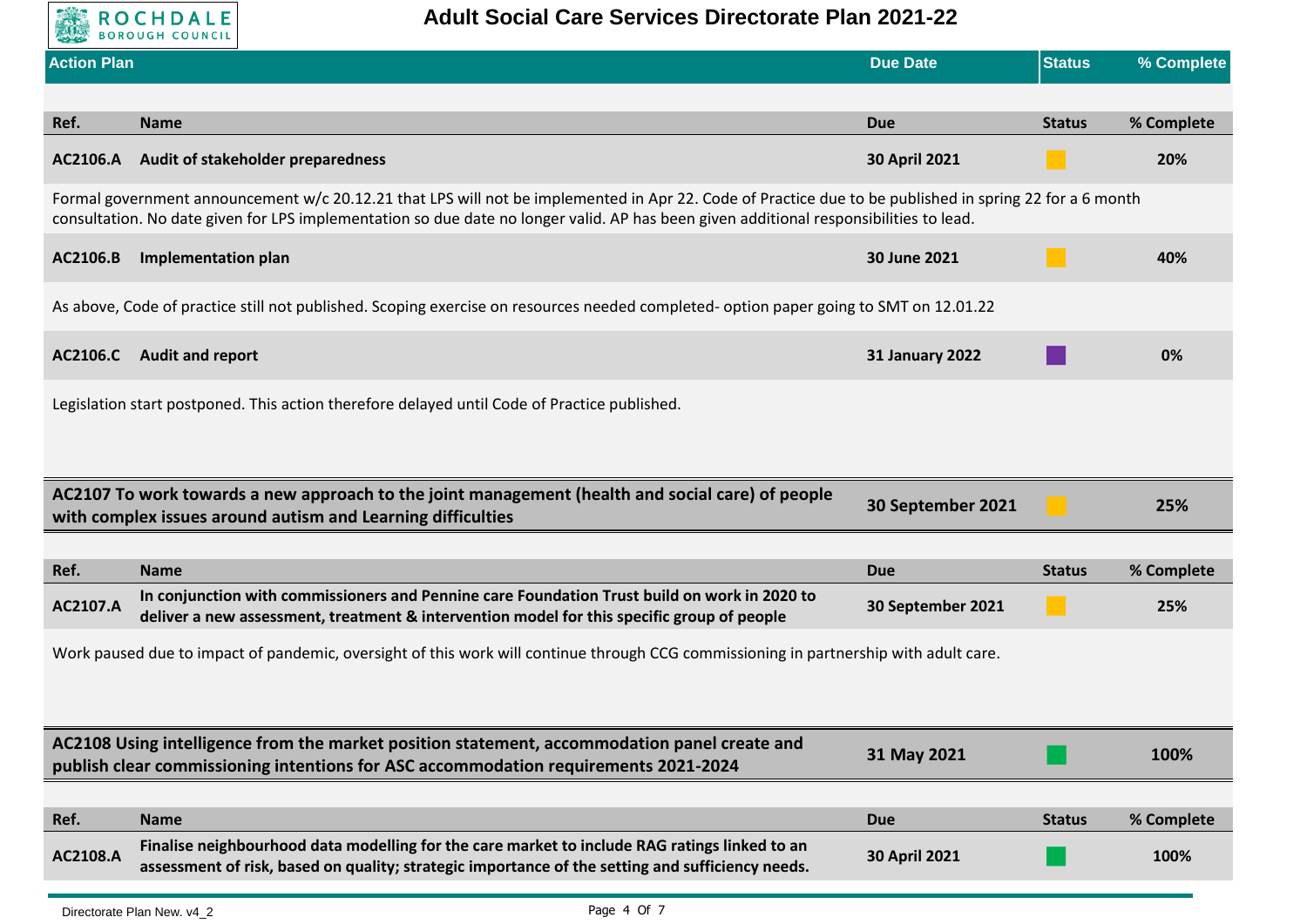

| <b>Action Plan</b> |                                                                                                                                   | <b>Due Date</b> | <b>Status</b> | % Complete |
|--------------------|-----------------------------------------------------------------------------------------------------------------------------------|-----------------|---------------|------------|
| Completed          |                                                                                                                                   |                 |               |            |
| AC2108.B           | Define and agree accommodation commissioning intentions aligned to ASC MPS and corporate plan                                     | 31 May 2021     |               | 100%       |
| Completed          |                                                                                                                                   |                 |               |            |
| <b>AC2108.C</b>    | Mobilise new developments pathway and panel (including those to be commissioned)                                                  | 31 May 2021     |               | 100%       |
| Completed          |                                                                                                                                   |                 |               |            |
|                    |                                                                                                                                   |                 |               |            |
| support.           | AC2109 Develop, in partnership, a quality standard for non CQC registered accommodation with                                      | 31 May 2021     |               | 100%       |
|                    |                                                                                                                                   |                 |               |            |
|                    |                                                                                                                                   |                 |               |            |
| Ref.               | <b>Name</b>                                                                                                                       | <b>Due</b>      | <b>Status</b> | % Complete |
| AC2109.A           | Research quality standard across England, and consultation with key providers.                                                    | 30 April 2021   |               | 100%       |
| Completed          |                                                                                                                                   |                 |               |            |
| AC2109.B           | Draft quality standard and business case for implementation                                                                       | 31 May 2021     |               | 100%       |
| Completed          |                                                                                                                                   |                 |               |            |
|                    |                                                                                                                                   |                 |               |            |
|                    | AC2110 Work collaboratively to understand and prepare for the introduction of a CQC assurance                                     |                 |               |            |
|                    | framework for LA's against Adult care duties and delivery of ASC in the context of the integration and<br>innovation white paper. | 31 March 2021   |               | 84%        |
|                    |                                                                                                                                   |                 |               |            |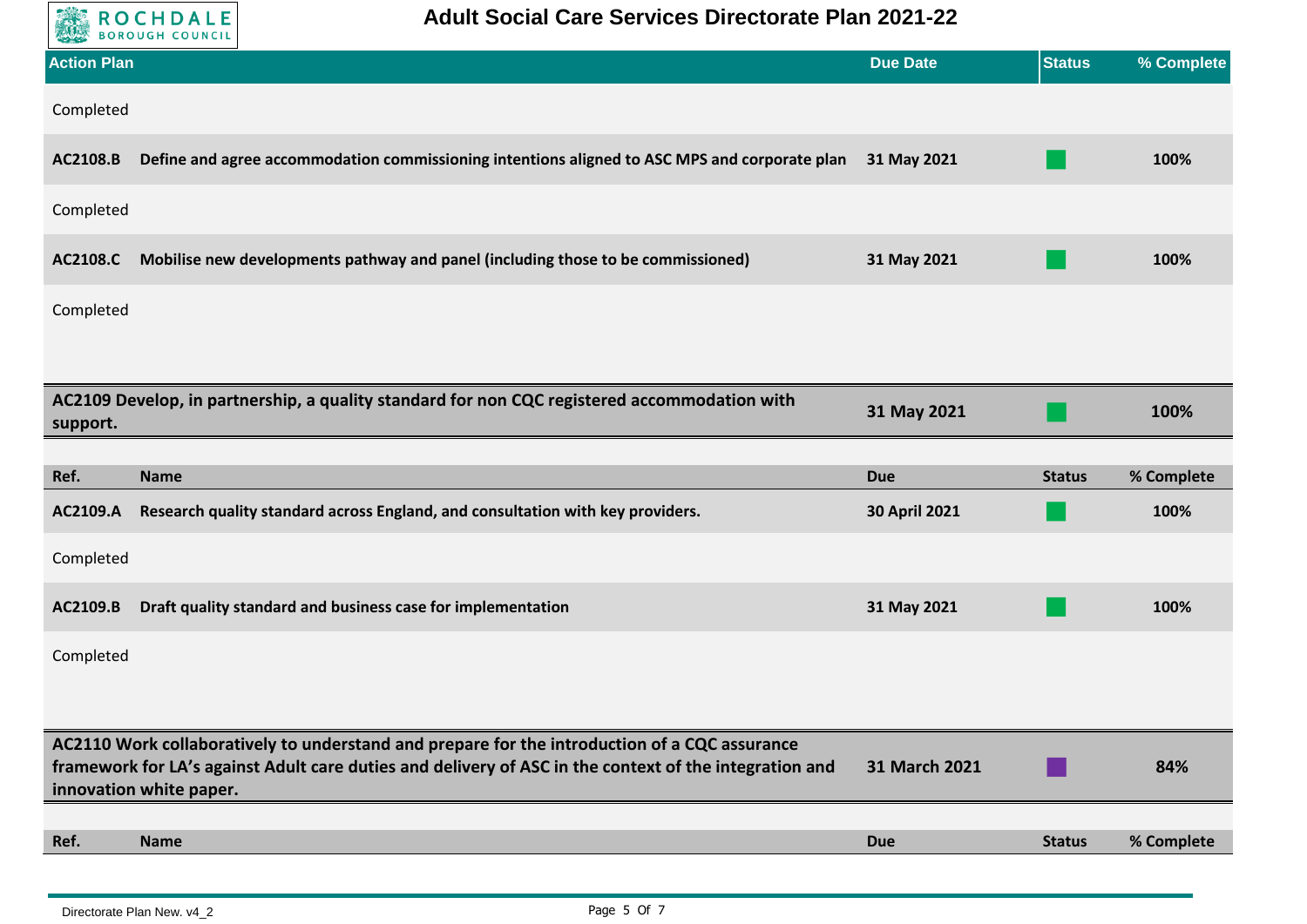

| <b>Action Plan</b> |                                                                                                                                                                                                                                                                                                                                 | <b>Due Date</b>   | <b>Status</b> | % Complete |
|--------------------|---------------------------------------------------------------------------------------------------------------------------------------------------------------------------------------------------------------------------------------------------------------------------------------------------------------------------------|-------------------|---------------|------------|
| AC2110.A           | Participate in the Client Level Data set(CLD) pilot and inform the national developments of the<br>national dashboard and assurance framework                                                                                                                                                                                   | 31 March 2022     |               | 100%       |
|                    | Attendance and engagement at national and GM-wide meetings. Currently looking at the IG surrounding the legal justification for GM collating and analysing the data<br>on behalf of the local authorities. ICT colleagues are on standby ready to build the relevant databases once the data points have been determined by GM. |                   |               |            |
| AC2110.B           | Work with the care market to ensure ongoing capacity to meet national data submission<br>requirements including for self-funders                                                                                                                                                                                                | 31 March 2022     |               | 100%       |
|                    | Providers currently updating as required nationally, future changes likely in Q3 and Q4- ongoing. 100% on current requirements. Expectation is further national<br>requirements in Q4. No change publication of white paper for ASC received in December, reviewing implications for review in the market.                      |                   |               |            |
| AC2110.C           | Lead the coordination and submission of the client level dataset pilot including reporting, data<br>quality and information governance requirements to enable monthly submission of NHSD                                                                                                                                        | 31 March 2022     |               | 65%        |
|                    | IG colleagues involved in the review and DPIA documents required to enable this to progress through GM. Database is being developed in preparation but no data can<br>be released until governance requirements are satisfied.                                                                                                  |                   |               |            |
| AC2110.D           | Review of workforce capacity against standards and care act duties for both operations and<br>commissioning                                                                                                                                                                                                                     | 30 June 2021      |               | 100%       |
|                    | Work has been done on Workforce capacity and will form part of the medium term financial plan.                                                                                                                                                                                                                                  |                   |               |            |
| AC2110.E           | Develop a ASC medium term financial strategy                                                                                                                                                                                                                                                                                    | 30 September 2021 |               | 90%        |
|                    | MTF plan agreed in Nov budget report to cabinet. Monthly meetings with finance will follow. Publication for white paper in ASC on Dec 2021 currently being reviewed<br>further implications being accepted.                                                                                                                     |                   |               |            |
| AC2110.F           | Have due regard to the legislative framework for ICS' and secure closer integration of health and<br>care via a MOU.                                                                                                                                                                                                            | 30 June 2021      |               | 50%        |
|                    | Ongoing, implementation of ITS is delayed until July 2022.                                                                                                                                                                                                                                                                      |                   |               |            |
|                    |                                                                                                                                                                                                                                                                                                                                 |                   |               |            |
|                    | AC2111 To define our commissioning intentions to deliver improved housing with support options for<br>both older and younger adults                                                                                                                                                                                             | 31 March 2021     |               | 96%        |
|                    |                                                                                                                                                                                                                                                                                                                                 |                   |               |            |
| Ref.               | <b>Name</b>                                                                                                                                                                                                                                                                                                                     | <b>Due</b>        | <b>Status</b> | % Complete |